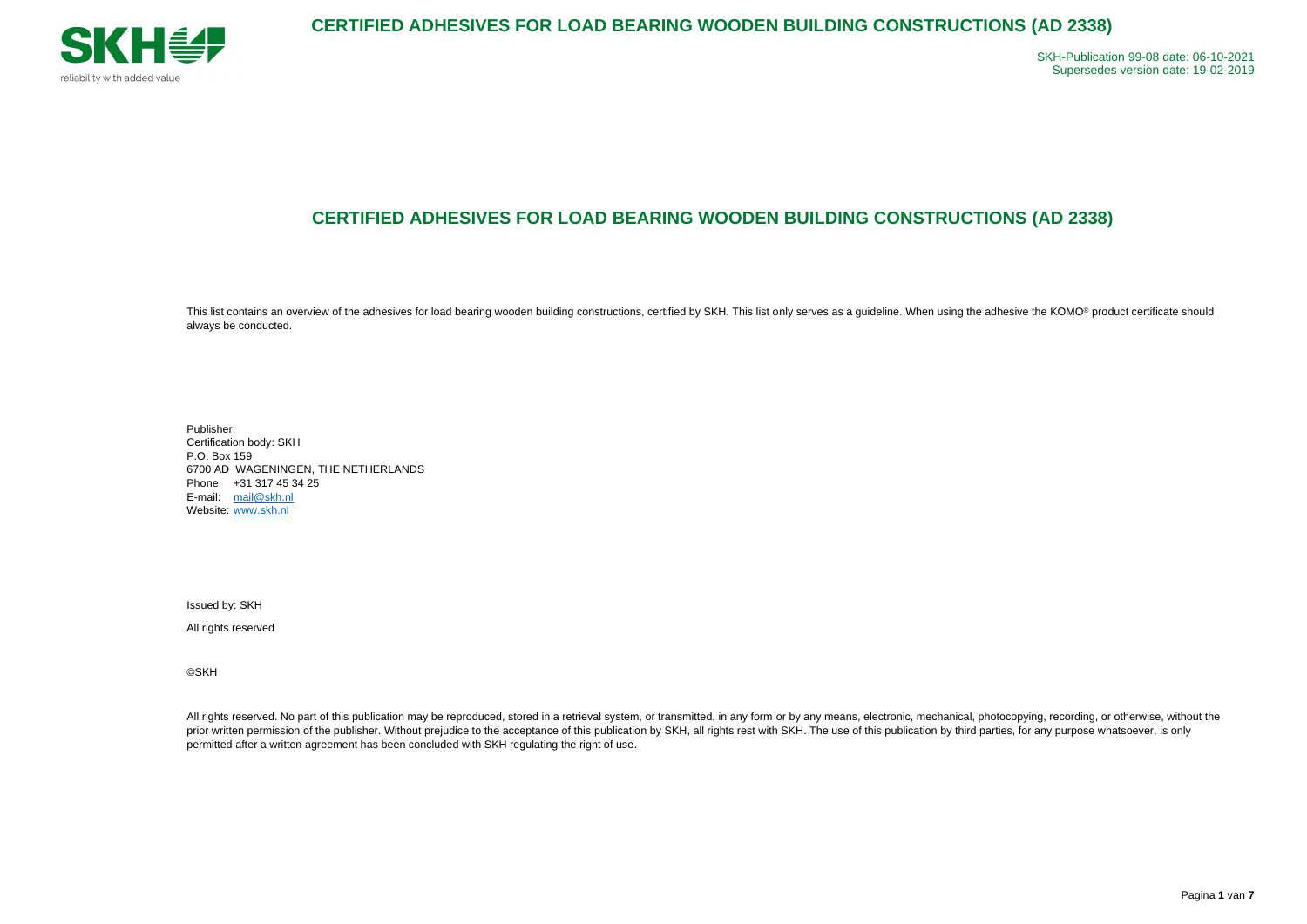

The adhesives for load-bearing wooden building constructions specified in the table below, manufactured by the manufacturer, comply with BRL 2338 'Glues for load-bearing wooden building constructions'

| <b>Certificate owner</b>                                                                                                                                    | <b>Adhesive</b>                    | <b>Hardener</b>                  | <b>Classification</b>                                                | <b>Type</b> | <b>Wood species</b>       |                           |                               |                                   |                                    |                                                            |                                              |                        |                          |  |
|-------------------------------------------------------------------------------------------------------------------------------------------------------------|------------------------------------|----------------------------------|----------------------------------------------------------------------|-------------|---------------------------|---------------------------|-------------------------------|-----------------------------------|------------------------------------|------------------------------------------------------------|----------------------------------------------|------------------------|--------------------------|--|
| Certificate number<br>name and address details                                                                                                              |                                    |                                  |                                                                      |             | Spruce<br>(Picea abies)   | alba)<br>(Abies<br>這      | sylvestris)<br>Pine<br>(Pinus | European Larch<br>(Larix decidua) | Siberian Larch<br>(Larix sibirica) | menziesii)<br><b>Douglas fir</b><br>( <i>Pseudotsuga i</i> | <b>Beech</b><br>( <i>Fagus sylvatica L.)</i> | Spruce<br><b>Beech</b> | Larch<br>Euro.<br>Spruce |  |
| <b>Akzo Nobel Adhesives AB</b>                                                                                                                              | <b>AkzoNobel Adhesives</b><br>1242 | 2542                             | EN 301 I 90 GP 0,6 M                                                 | <b>MUF</b>  | $\pmb{\mathsf{X}}$        | $\mathsf{x}$              | $\mathsf{X}$                  |                                   |                                    |                                                            |                                              |                        |                          |  |
| Certificate no.: 32389<br>P.O. Box 11538<br>SE-10061 STOCKHOLM<br><b>SWEDEN</b><br>Phone +46 (0) 87 43 40 00<br>Website: http://www.akzonobel.com/adhesives |                                    | (100:20)<br>2542,                | EN 301 I 90 FJ 0,1 M                                                 |             |                           |                           |                               |                                   |                                    |                                                            |                                              |                        |                          |  |
|                                                                                                                                                             |                                    | Water<br>(100:20:5)              | EN 301 I 90 FJ 0,1 M                                                 | <b>MUF</b>  | $\boldsymbol{\mathsf{X}}$ | $\boldsymbol{\mathsf{x}}$ | X                             |                                   |                                    |                                                            |                                              |                        |                          |  |
|                                                                                                                                                             | <b>AkzoNobel Adhesives</b><br>1247 | 2526<br>$(100:20-100)$           | EN 301 I 90 GP 0,6 M<br>EN 301 I 90 FJ 0,1 M<br>EN 301 I 90 GP 0,3 S | <b>MUF</b>  | X                         | $\boldsymbol{\mathsf{x}}$ | X                             | X                                 | $\boldsymbol{\mathsf{X}}$          | $X^1$                                                      |                                              |                        |                          |  |
|                                                                                                                                                             |                                    | 2526 <sup>2</sup><br>(100:100)   | EN 301   90 FJ 0,1 S                                                 | <b>MUF</b>  | $\boldsymbol{\mathsf{x}}$ | $\mathsf{x}$              | $\boldsymbol{\mathsf{x}}$     | $\boldsymbol{\mathsf{x}}$         | $\mathsf{x}$                       |                                                            |                                              |                        |                          |  |
|                                                                                                                                                             |                                    | 2526 <sup>2</sup><br>(100:20)    | EN 301 I 90 GP 0,6 M<br>EN 301   90 FJ 0,1 M<br>EN 301   90 GP 0,3 S | <b>MUF</b>  | $\boldsymbol{\mathsf{X}}$ | $\boldsymbol{\mathsf{X}}$ | X                             | $\boldsymbol{\mathsf{X}}$         | $\boldsymbol{\mathsf{X}}$          | X                                                          |                                              |                        |                          |  |
|                                                                                                                                                             | <b>AkzoNobel Adhesives</b><br>1251 | 7551<br>$(100:20-100)$           | EN 301 I 90 GP 0,6 M<br>EN 301 I 90 FJ 0,1 M<br>EN 301 I 90 GP 0,3 S | <b>MUF</b>  | X                         | X                         | $\boldsymbol{\mathsf{X}}$     | $\boldsymbol{\mathsf{x}}$         | X                                  |                                                            |                                              |                        |                          |  |
|                                                                                                                                                             |                                    | 7551<br>(100:100)                | EN 301 I 90 FJ 01, S                                                 | <b>MUF</b>  | $\boldsymbol{\mathsf{X}}$ | $\mathsf{x}$              | X                             | $\boldsymbol{\mathsf{x}}$         | $\mathsf{x}$                       |                                                            |                                              |                        |                          |  |
|                                                                                                                                                             | <b>AkzoNobel Adhesives</b><br>1252 | 2526<br>$(100:20-100)$           | EN 301 I 90 GP 0,6 M<br>EN 301 I 90 FJ 0,1 M<br>EN 301 I 90 GP 0,3 S | <b>MUF</b>  | $\boldsymbol{\mathsf{X}}$ | $\boldsymbol{\mathsf{x}}$ | $\boldsymbol{\mathsf{x}}$     | $\pmb{\mathsf{X}}$                | $\boldsymbol{\mathsf{X}}$          |                                                            |                                              |                        |                          |  |
|                                                                                                                                                             |                                    | 2526<br>(100:100)                | EN 301 I 90 FJ 01, S                                                 | <b>MUF</b>  | $\mathsf{X}^-$            | $\boldsymbol{\mathsf{x}}$ | X                             | $\mathsf{x}$                      | $\mathsf{X}$                       |                                                            |                                              |                        |                          |  |
|                                                                                                                                                             | <b>AkzoNobel Adhesives</b><br>1257 | 7557<br>$(100:20-100)$           | EN 301 I 90 GP 0,6 M<br>EN 301   90 FJ 0,1 M<br>EN 301 I 90 GP 0,3 S | <b>MUF</b>  | $\boldsymbol{\mathsf{X}}$ | $\boldsymbol{\mathsf{x}}$ | X                             | $\pmb{\mathsf{X}}$                | $\boldsymbol{\mathsf{X}}$          |                                                            |                                              |                        |                          |  |
|                                                                                                                                                             | <b>AkzoNobel Adhesives</b><br>1711 | 2520<br>(100:15)                 | EN 301 I 90 GP 0,6 M<br>EN 301 I 90 FJ 0,1 M                         | PRF         | $\boldsymbol{\mathsf{X}}$ | $\mathsf{x}$              | X                             |                                   |                                    |                                                            |                                              |                        |                          |  |
|                                                                                                                                                             | GripPro <sup>™</sup> Plus A011     | Hardener H011<br>$(100:30-100)$  | EN 301 I 90 GP 0,6 M<br>EN 301 I 90 GP 0,3 S                         | <b>MUF</b>  | X                         | X                         | X                             | $\boldsymbol{\mathsf{x}}$         | $\mathsf{X}$                       | $\mathsf{x}$                                               |                                              |                        |                          |  |
|                                                                                                                                                             |                                    | Hardener H011<br>$(100: 10-100)$ | EN 301 I 90 FJ 0,1 M                                                 | <b>MUF</b>  | X                         | $\boldsymbol{\mathsf{x}}$ | X                             | $x^3$                             | $\mathsf{X}^3$                     | $x^3$                                                      |                                              |                        |                          |  |
|                                                                                                                                                             |                                    | Hardener H011<br>$(100: 50-70)$  | EN 301 I 90 FJ 01, S                                                 | <b>MUF</b>  | $\boldsymbol{\mathsf{X}}$ | X                         | X                             | $\mathsf{X}$                      | $\mathsf{X}$                       | $\boldsymbol{\mathsf{X}}$                                  |                                              |                        |                          |  |

1) For lamination of Douglas fir (*Pseudotsuga menziesii)* the resin – hardener ratio should be between 100:20 and 100:80.

2) One part by weight of colorant (WY1, WZ1 or WR1) may be added.

3) For joining Euopean Larch (*Larix decidua*), Siberian Larch (*Larix sibirica)* and Douglas fir (*Pseudotsuga menziesii)* the resin – hardener ratio should be between 100:20 and 100:100.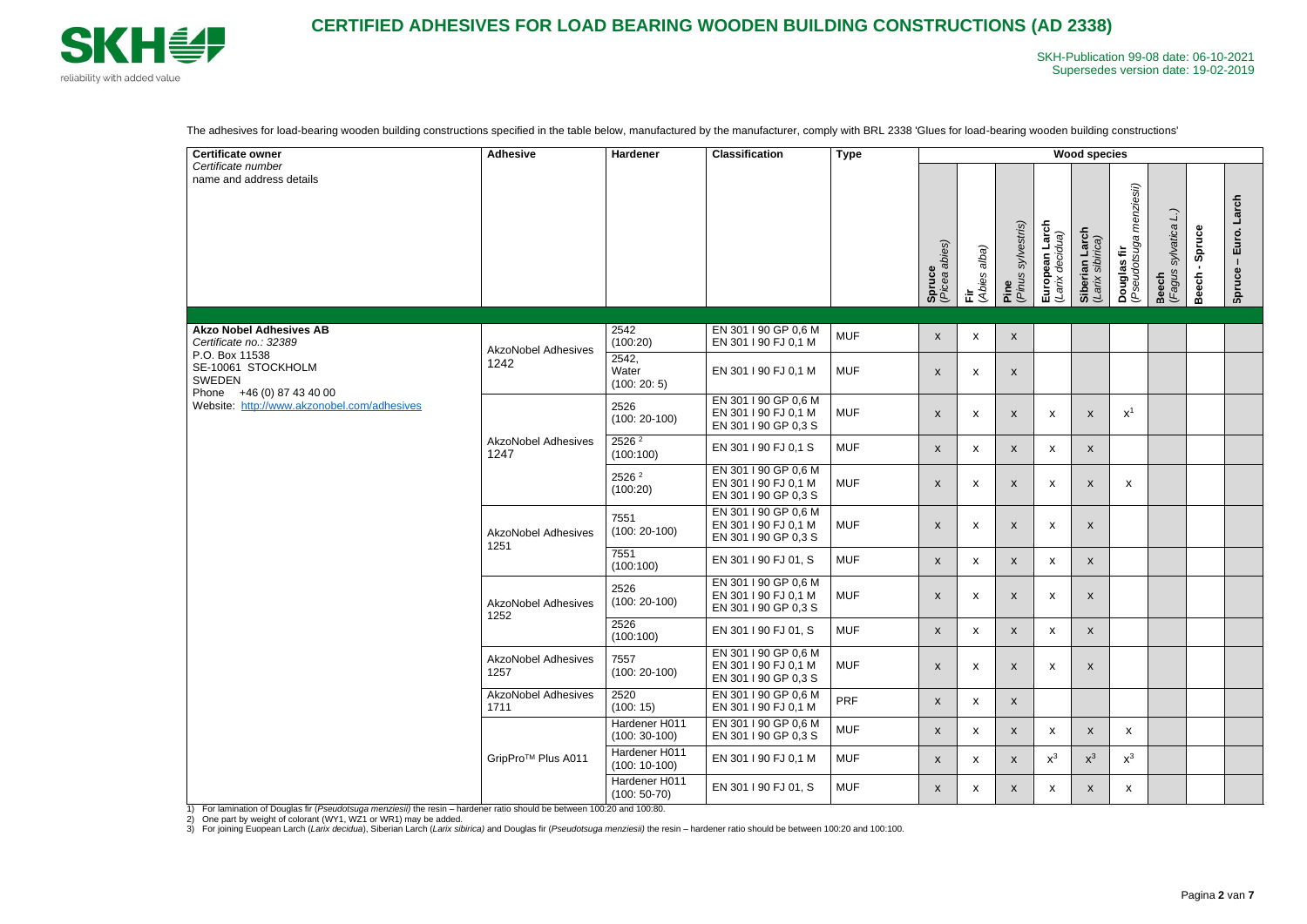

| <b>Certificate owner</b>                                                                                                                                                                | <b>Adhesive</b>                   | Hardener                                                          | <b>Classification</b>                                                | <b>Type</b> | <b>Wood species</b>       |                           |                                   |                                   |                                    |                                                       |                                                                                 |                        |                          |  |
|-----------------------------------------------------------------------------------------------------------------------------------------------------------------------------------------|-----------------------------------|-------------------------------------------------------------------|----------------------------------------------------------------------|-------------|---------------------------|---------------------------|-----------------------------------|-----------------------------------|------------------------------------|-------------------------------------------------------|---------------------------------------------------------------------------------|------------------------|--------------------------|--|
| Certificate number<br>name and address details                                                                                                                                          |                                   |                                                                   |                                                                      |             | Spruce<br>(Picea abies)   | alba)<br>Fir<br>(Abies    | <b>Pine</b><br>(Pinus sylvestris) | European Larch<br>(Larix decidua) | Siberian Larch<br>(Larix sibirica) | <b>Douglas fir</b><br>( <i>Pseudotsuga menziesii)</i> | $\begin{array}{c} \square \end{array}$<br>sylvatica<br><b>Beech</b><br>(Fagus : | Spruce<br><b>Beech</b> | Larch<br>Euro.<br>Spruce |  |
| <b>BASF SE</b><br>Certificate no. 32452<br>$E-CMP/K - T410$<br>Carl-Bosch-Strasse 38<br>D-67056 LUDWIGSHAFEN<br><b>GERMANY</b><br>Phone $+49(0)62160-0$<br>Website: http://www.basf.com | Kauramin <sup>®</sup> lijm<br>683 | Kauramin <sup>®</sup> harder<br>688<br>$(100:20-100)$             | EN 301 I 90 GP 0,6 M<br>EN 301   90 FJ 0,1 M<br>EN 301   90 GP 0,3 S | <b>MUF</b>  | $\pmb{\mathsf{X}}$        | $\boldsymbol{\mathsf{x}}$ | $\boldsymbol{\mathsf{x}}$         | X                                 | $\boldsymbol{\mathsf{X}}$          | $\boldsymbol{\mathsf{x}}$                             |                                                                                 |                        |                          |  |
|                                                                                                                                                                                         |                                   | Kauramin <sup>®</sup> harder<br>688<br>(100:65)                   | EN 301   90 FJ 0,1 S                                                 | <b>MUF</b>  | $\pmb{\mathsf{X}}$        | $\boldsymbol{\mathsf{x}}$ | $\boldsymbol{\mathsf{x}}$         | X                                 | $\boldsymbol{\mathsf{X}}$          | $\boldsymbol{\mathsf{x}}$                             |                                                                                 |                        |                          |  |
|                                                                                                                                                                                         |                                   | Kauramin <sup>®</sup> harder<br>688<br>Water<br>$(100: 20-40: 5)$ | EN 301   90 FJ 0,1 M                                                 | <b>MUF</b>  | $\boldsymbol{\mathsf{x}}$ | $\boldsymbol{\mathsf{x}}$ | $\boldsymbol{\mathsf{X}}$         | X                                 | X                                  | $\boldsymbol{\mathsf{x}}$                             |                                                                                 |                        |                          |  |
|                                                                                                                                                                                         |                                   | Kauramin <sup>®</sup> harder<br>686<br>(100:20)                   | EN 301 I 90 GP 0,6 M<br>EN 301   90 FJ 0,1 M<br>EN 301 I 90 GF 1,5 M | <b>MUF</b>  | $\boldsymbol{\mathsf{x}}$ | $\boldsymbol{\mathsf{x}}$ | $\boldsymbol{\mathsf{X}}$         | $\boldsymbol{\mathsf{x}}$         | $\mathsf{x}$                       | $\boldsymbol{\mathsf{X}}$                             |                                                                                 |                        |                          |  |
|                                                                                                                                                                                         | Kauramin <sup>®</sup> lijm        | Kauramin <sup>®</sup> harder<br>1690<br>$(100: 10-100)$           | EN 301 I 90 GP 0,6 M<br>EN 301   90 FJ 0,1 M                         | <b>MUF</b>  | $\mathsf{x}$              | $\boldsymbol{\mathsf{x}}$ | $\boldsymbol{\mathsf{x}}$         | X                                 | $\mathsf{X}$                       | $\boldsymbol{\mathsf{X}}$                             |                                                                                 |                        |                          |  |
|                                                                                                                                                                                         |                                   | Kauramin <sup>®</sup> harder<br>1690<br>$(100: 15-100)$           | EN 301   90 GP 0,3 S                                                 | <b>MUF</b>  | $\boldsymbol{\mathsf{X}}$ | $\boldsymbol{\mathsf{x}}$ | $\boldsymbol{\mathsf{x}}$         | X                                 | X                                  | X                                                     |                                                                                 |                        |                          |  |
|                                                                                                                                                                                         | 690                               | Kauramin <sup>®</sup> harder<br>1690<br>$(100:50-100)$            | EN 301   90 FJ 0,1 S                                                 | <b>MUF</b>  | $\mathsf{x}$              | $\boldsymbol{\mathsf{x}}$ | X                                 | X                                 | X                                  | $\boldsymbol{\mathsf{x}}$                             |                                                                                 |                        |                          |  |
|                                                                                                                                                                                         |                                   | Kauramin <sup>®</sup> harder<br>1690 Water<br>$(100: 10-30: 5)$   | EN 301 I 90 FJ 0,1 M                                                 | <b>MUF</b>  | $\boldsymbol{\mathsf{x}}$ | $\boldsymbol{\mathsf{x}}$ | X                                 | $\boldsymbol{\mathsf{x}}$         | $\boldsymbol{\mathsf{X}}$          | X                                                     |                                                                                 |                        |                          |  |
|                                                                                                                                                                                         |                                   |                                                                   |                                                                      |             |                           |                           |                                   |                                   |                                    |                                                       |                                                                                 |                        |                          |  |
| <b>Dynea AS</b><br>Certificate no. 32429<br>Svelleveien 33                                                                                                                              |                                   | <b>HRP 150</b><br>(100:20)                                        | EN 301 I 90 GP 0,6 M<br>EN 301   90 FJ 0,1 M                         | <b>PRF</b>  | $\mathsf{x}$              | $\mathsf{x}$              | $\mathsf{x}$                      | $\mathsf{x}$                      | $\mathsf{x}$                       | $\mathsf{x}$                                          |                                                                                 |                        |                          |  |
| N-2000 LILLESTRØM                                                                                                                                                                       | Aerodux 185                       | <b>HRP 155</b><br>(100:20)                                        | EN 301 I 90 GP 0,6 M<br>EN 301   90 FJ 0,1 M                         | <b>PRF</b>  | $\mathsf{x}$              | $\mathsf{x}$              | $\boldsymbol{\mathsf{x}}$         | $\mathsf{x}$                      | $\mathsf{x}$                       | $\mathsf{x}$                                          |                                                                                 |                        |                          |  |
| <b>NORWAY</b><br>P.O. Box 160<br>N-2001 LILLESTRØM<br><b>NORWAY</b><br>Phone +47 (0) 63 89 71 00<br>Website: http://www.dynea.com                                                       |                                   | HRP 155, Kaolin,<br>Water<br>(100: 20: 30: 10)                    | EN 301 I 90 GP 0,6 M<br>EN 301 I 90 FJ 0,1 M                         | <b>PRF</b>  | $\pmb{\mathsf{X}}$        | $\boldsymbol{\mathsf{x}}$ | $\boldsymbol{\mathsf{X}}$         | X                                 | $\mathsf{x}$                       | $\mathsf{x}$                                          |                                                                                 |                        |                          |  |
|                                                                                                                                                                                         | Prefere 4094                      | Prefere 5827<br>(100:20)                                          | EN 301 I 90 GP 0,6 M<br>EN 301   90 FJ 0,1 M<br>EN 301   90 GF 1,5 M | <b>PRF</b>  | $\mathsf{x}$              | $\boldsymbol{\mathsf{x}}$ | $\boldsymbol{\mathsf{x}}$         | $\pmb{\mathsf{X}}$                | $\mathsf{x}$                       | $\boldsymbol{\mathsf{x}}$                             | $\boldsymbol{\mathsf{x}}$                                                       | $\mathsf{x}$           |                          |  |
| Importer Netherlands:<br><b>Bijlard International</b>                                                                                                                                   | Prefere 4099                      | Prefere 5827<br>(100:20)                                          | EN 301 I 90 GP 0,6 M<br>EN 301   90 FJ 0,1 M                         | <b>PRF</b>  | $\mathsf{x}$              | $\boldsymbol{\mathsf{x}}$ | $\mathsf{x}$                      |                                   |                                    |                                                       |                                                                                 |                        |                          |  |
| Platinastraat 141<br>2718 SR ZOETERMEER                                                                                                                                                 | Prefere 4535                      | Prefere 5035<br>$(100: 15 - 35)$                                  | EN 301 I 90 GP 0,6 M                                                 | <b>MUF</b>  | X                         | X                         | X                                 |                                   |                                    |                                                       |                                                                                 |                        |                          |  |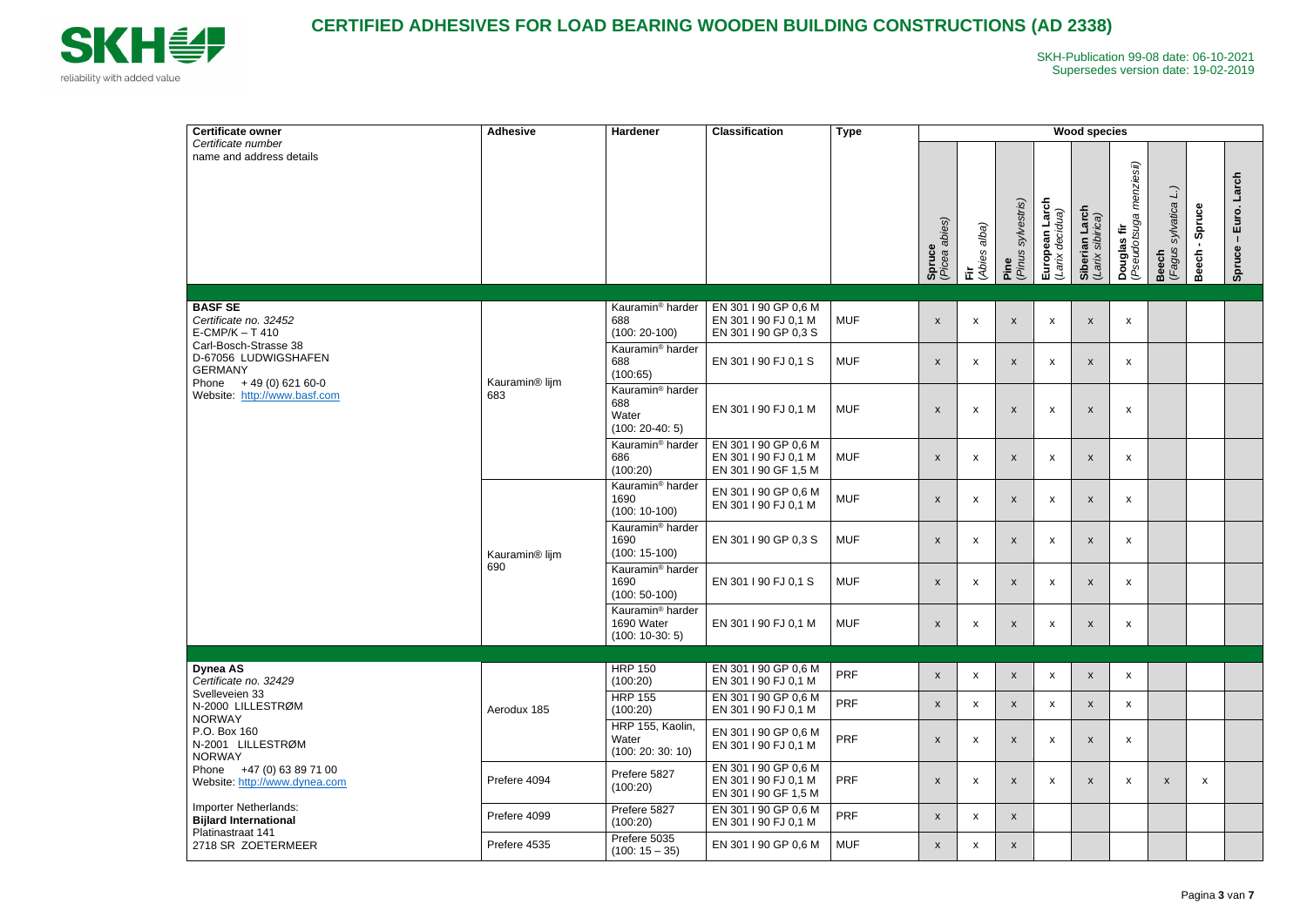

| <b>Certificate owner</b>                                                                                                                                                                                                                                                     | <b>Adhesive</b> | Hardener                                                        | <b>Classification</b>                                                | <b>Type</b> | <b>Wood species</b>       |                           |                                            |                                   |                                    |                                                     |                                  |                 |                          |  |
|------------------------------------------------------------------------------------------------------------------------------------------------------------------------------------------------------------------------------------------------------------------------------|-----------------|-----------------------------------------------------------------|----------------------------------------------------------------------|-------------|---------------------------|---------------------------|--------------------------------------------|-----------------------------------|------------------------------------|-----------------------------------------------------|----------------------------------|-----------------|--------------------------|--|
| Certificate number<br>name and address details                                                                                                                                                                                                                               |                 |                                                                 |                                                                      |             | Spruce<br>(Picea abies)   | (Abies alba)<br>È.        | <b>Pine</b><br>( <i>Pinus sylvestris</i> ) | European Larch<br>(Larix decidua) | Siberian Larch<br>(Larix sibirica) | menziesii)<br>Douglas fir<br>( <i>Pseudotsuga l</i> | sylvatica L.)<br>Beech<br>(Fagus | Spruce<br>Beech | Larch<br>Euro.<br>Spruce |  |
| <b>Continuation Dynea AS</b><br>Certificate no. 32429                                                                                                                                                                                                                        |                 | Prefere 5035<br>$(100: 15 - 60)$                                | EN 301 I 90 FJ 0,1 M                                                 | <b>MUF</b>  | $\mathsf{x}$              | X                         | $\mathsf{X}$                               |                                   |                                    |                                                     |                                  |                 |                          |  |
| Svelleveien 33<br>N-2000 LILLESTRØM<br><b>NORWAY</b><br>P.O. Box 160<br>N-2001 LILLESTRØM<br><b>NORWAY</b><br>Phone +47 (0) 63 89 71 00<br>Website: http://www.dynea.com<br>Importer Netherlands:<br><b>Bijlard International</b><br>Platinastraat 141<br>2718 SR ZOETERMEER | Prefere 4535    | Prefere 5035<br>$(100: 25 - 35)$                                | EN 301   90 GP 0,3 S                                                 | <b>MUF</b>  | $\mathsf{x}$              | X                         | $\mathsf{x}$                               |                                   |                                    |                                                     |                                  |                 |                          |  |
|                                                                                                                                                                                                                                                                              |                 | Prefere 5035<br>$(100:20)$ coloured<br>with a dye               | EN 301 I 90 GP 0,6 M<br>EN 301 I 90 FJ 0,1 M                         | <b>MUF</b>  | $\boldsymbol{\mathsf{x}}$ | X                         | $\boldsymbol{\mathsf{x}}$                  |                                   |                                    |                                                     |                                  |                 |                          |  |
|                                                                                                                                                                                                                                                                              |                 | Prefere 5046<br>$(100: 15 - 60)$                                | EN 301 I 90 GP 0,6 M<br>EN 301   90 FJ 0,1 M                         | <b>MUF</b>  | $\mathsf{x}$              | X                         | $\mathsf{x}$                               |                                   |                                    |                                                     |                                  |                 |                          |  |
|                                                                                                                                                                                                                                                                              | Prefere 4535    | Prefere 5046<br>$(100:25-60)$                                   | EN 301 I 90 GP 0,6 M<br>EN 301   90 FJ 0,1 M<br>EN 301   90 GP 0,3 S | <b>MUF</b>  | $\boldsymbol{\mathsf{x}}$ | X                         | $\boldsymbol{\mathsf{x}}$                  | X                                 | $\boldsymbol{\mathsf{X}}$          | X                                                   |                                  |                 |                          |  |
|                                                                                                                                                                                                                                                                              |                 | Prefere 5046<br>$(100:30)$ coloured<br>with a dye               | EN 301 I 90 GP 0,6 M<br>EN 301 I 90 FJ 0,1 M                         | <b>MUF</b>  | $\boldsymbol{\mathsf{x}}$ | Х                         | $\boldsymbol{\mathsf{x}}$                  | $\boldsymbol{\mathsf{x}}$         | $\boldsymbol{\mathsf{X}}$          | $\boldsymbol{\mathsf{x}}$                           |                                  |                 |                          |  |
|                                                                                                                                                                                                                                                                              | Prefere 4546    | Prefere 5020<br>$(100:30 - 100)$                                | EN 301 I 90 GP 0,6 M<br>EN 301 I 90 FJ 0,1 M<br>EN 301   90 GP 0,3 S | <b>MUF</b>  | $\boldsymbol{\mathsf{x}}$ | X                         | $\mathsf{x}$                               | $\boldsymbol{\mathsf{x}}$         | X                                  | X                                                   |                                  |                 |                          |  |
|                                                                                                                                                                                                                                                                              |                 | Prefere 5020<br>(100:100)                                       | EN 301   90 FJ 0,1 S                                                 | <b>MUF</b>  | $\mathsf{x}$              | X                         | $\mathsf{X}$                               | X                                 | $\boldsymbol{\mathsf{x}}$          | X                                                   |                                  |                 |                          |  |
|                                                                                                                                                                                                                                                                              |                 | Prefere 5021<br>$(100: 10 - 100)$                               | EN 301   90 GP 0,6 M<br>EN 301 I 90 FJ 0,1 M                         | <b>MUF</b>  | $\mathsf{x}$              | X                         | $\mathsf{x}$                               | X                                 | $\boldsymbol{\mathsf{X}}$          | X                                                   |                                  |                 |                          |  |
|                                                                                                                                                                                                                                                                              |                 | Prefere 5021<br>$(100:20 - 100)$                                | EN 301   90 GP 0,3 S                                                 | <b>MUF</b>  | X                         | X                         | $\mathsf{X}$                               | X                                 | $\boldsymbol{\mathsf{X}}$          | X                                                   |                                  |                 |                          |  |
|                                                                                                                                                                                                                                                                              |                 | Prefere 5021<br>$(100:70 - 100)$                                | EN 301   90 FJ 0,1 S                                                 | <b>MUF</b>  | $\mathsf{x}$              | $\boldsymbol{\mathsf{x}}$ | $\mathsf{X}$                               | X                                 | $\boldsymbol{\mathsf{x}}$          | $\mathsf{x}$                                        |                                  |                 |                          |  |
|                                                                                                                                                                                                                                                                              | Prefere 4546    | Prefere 5021<br>Water<br>(100: 100: 5)                          | EN 301   90 FJ 0,1 M                                                 | <b>MUF</b>  | $\boldsymbol{\mathsf{x}}$ | $\boldsymbol{\mathsf{x}}$ | $\boldsymbol{\mathsf{x}}$                  | $\boldsymbol{\mathsf{x}}$         | $\boldsymbol{\mathsf{X}}$          | $\boldsymbol{\mathsf{x}}$                           |                                  |                 |                          |  |
|                                                                                                                                                                                                                                                                              |                 | Prefere 5021<br>Colanyl yellow<br><b>HR130</b><br>(100: 100: 1) | EN 301 I 90 GP 0,6 M<br>EN 301   90 FJ 0,1 M                         | <b>MUF</b>  | X                         | X                         | $\pmb{\mathsf{X}}$                         | X                                 | X                                  | X                                                   |                                  |                 |                          |  |
|                                                                                                                                                                                                                                                                              |                 | Prefere 5022<br>$(100: 10 - 100)$                               | EN 301 I 90 GP 0,6 M<br>EN 301 I 90 FJ 0,1 M                         | <b>MUF</b>  | $\mathsf{x}$              | $\boldsymbol{\mathsf{X}}$ | $\mathsf{X}$                               | X                                 | $\boldsymbol{\mathsf{x}}$          | X                                                   |                                  |                 |                          |  |
|                                                                                                                                                                                                                                                                              | Prefere 4546    | Prefere 5022<br>$(100:20 - 100)$                                | EN 301   90 GP 0,3 S                                                 | <b>MUF</b>  | $\boldsymbol{\mathsf{X}}$ | $\boldsymbol{\mathsf{x}}$ | $\mathsf{x}$                               | X                                 | $\boldsymbol{\mathsf{x}}$          | $\boldsymbol{\mathsf{x}}$                           |                                  |                 |                          |  |
|                                                                                                                                                                                                                                                                              |                 | Prefere 5022<br>$(100:70 - 100)$                                | EN 301   90 FJ 0,1 S                                                 | <b>MUF</b>  | $\mathsf{x}$              | $\boldsymbol{\mathsf{x}}$ | $\mathsf{X}$                               | X                                 | X                                  | X                                                   |                                  |                 |                          |  |
|                                                                                                                                                                                                                                                                              | Prefere 4720    | Prefere 5020<br>$(100: 10 - 100)$                               | EN 301 I 90 GP 0,6 M<br>EN 301 I 90 FJ 0,1 M                         | <b>MUF</b>  | $\boldsymbol{\mathsf{X}}$ | X                         | $\pmb{\mathsf{X}}$                         | X                                 | $\boldsymbol{\mathsf{x}}$          | X                                                   |                                  |                 |                          |  |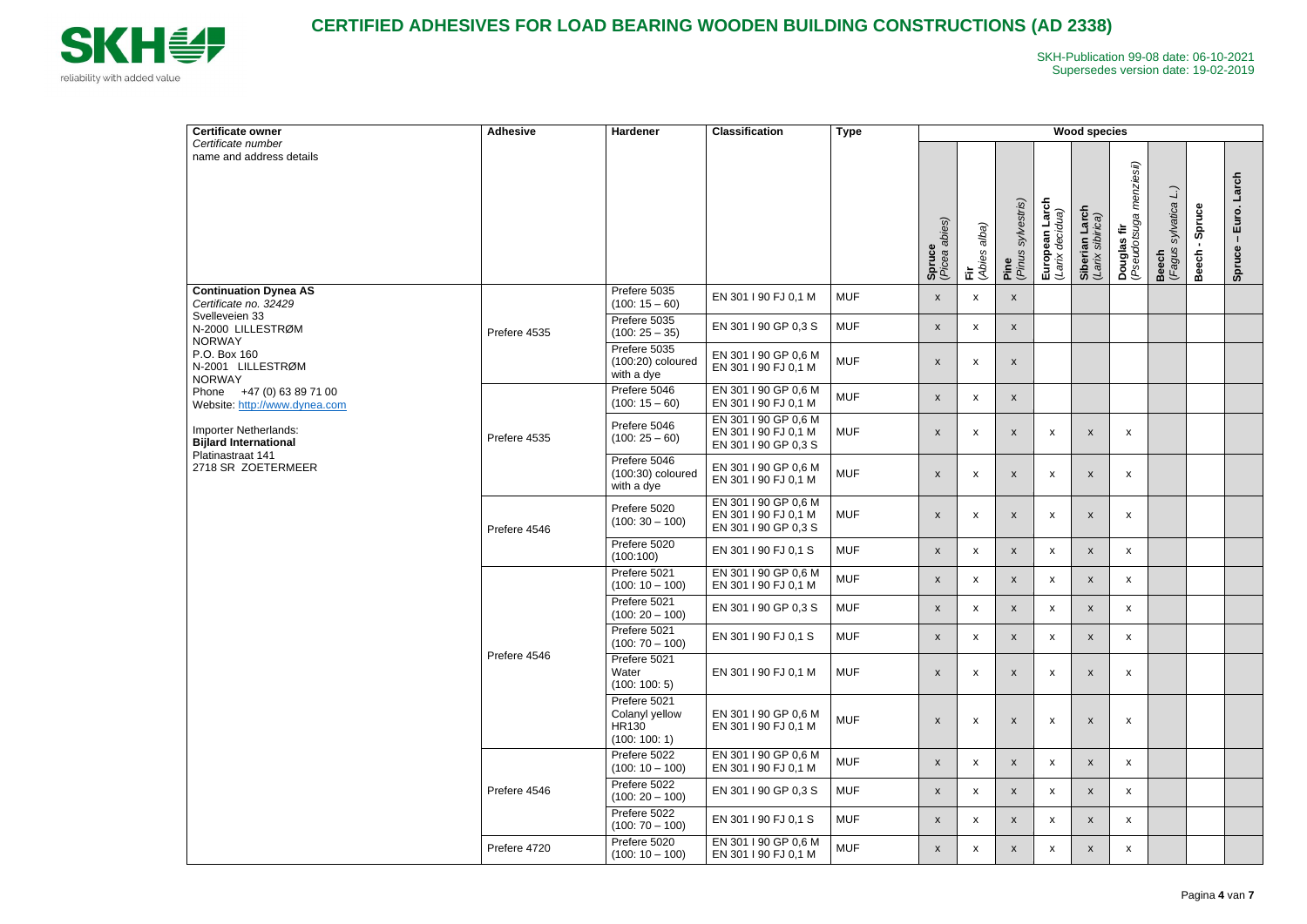

| <b>Certificate owner</b>                                                                                                                                                               | <b>Adhesive</b>                         | <b>Hardener</b>                  | <b>Classification</b>                        | <b>Type</b> | <b>Wood species</b>       |                           |                            |                                   |                                    |                                             |                                                         |                        |                          |  |
|----------------------------------------------------------------------------------------------------------------------------------------------------------------------------------------|-----------------------------------------|----------------------------------|----------------------------------------------|-------------|---------------------------|---------------------------|----------------------------|-----------------------------------|------------------------------------|---------------------------------------------|---------------------------------------------------------|------------------------|--------------------------|--|
| Certificate number<br>name and address details                                                                                                                                         |                                         |                                  |                                              |             | Spruce<br>(Picea abies)   | alba)<br>(Abies<br>這      | (Pinus sylvestris)<br>Pine | European Larch<br>(Larix decidua) | Siberian Larch<br>(Larix sibirica) | menziesii)<br>Douglas fir<br>(Pseudotsuga i | $\overline{\mathsf{L}}$<br>sylvatica<br>Beech<br>(Fagus | Spruce<br><b>Beech</b> | Larch<br>Euro.<br>Spruce |  |
| <b>Continuation</b><br><b>Dynea AS</b><br>Certificate no. 32429                                                                                                                        | Prefere 4720                            | Prefere 5020<br>$(100:20 - 100)$ | EN 301   90 GP 0,3 S                         | <b>MUF</b>  | $\mathsf{x}$              | X                         | $\mathsf{x}$               | X                                 | X                                  | X                                           |                                                         |                        |                          |  |
|                                                                                                                                                                                        |                                         | Prefere 5020<br>(100:100)        | EN 301   90 FJ 0,1 S                         | <b>MUF</b>  | $\mathsf{x}$              | $\boldsymbol{\mathsf{x}}$ | $\boldsymbol{\mathsf{x}}$  | $\mathsf{x}$                      | $\mathsf{x}$                       | $\mathsf{x}$                                |                                                         |                        |                          |  |
|                                                                                                                                                                                        | Prefere 6151                            | Prefere 6651<br>(100:15)         | EN 16254 I 70 GP 0,2<br>EN 16254 I 70 FJ 0,1 | EPI         | $\mathsf{x}$              | $\mathsf{x}$              | $\mathsf{x}$               | $\mathsf{x}$                      |                                    |                                             |                                                         |                        |                          |  |
|                                                                                                                                                                                        | Prefere 6182                            | Prefere 6682<br>(100:15)         | EN 16254 I 70 GP 0,3                         | EPI         | $\boldsymbol{\mathsf{x}}$ | X                         | $\mathsf{x}$               | $\mathsf{x}$                      |                                    |                                             |                                                         |                        |                          |  |
|                                                                                                                                                                                        |                                         |                                  |                                              |             |                           |                           |                            |                                   |                                    |                                             |                                                         |                        |                          |  |
| Henkel & Cie. AG<br>Certificate no. 21008<br>Industriestrasse 17a<br>CH-6203 SEMPACH - STATION<br>SWITZERLAND<br>Phone +41 (0)41 469 68 60<br>Website: http://www.henkel-adhesives.com | <b>LOCTITE®</b><br>HB 110 PURBOND       |                                  | EN 15425 I 70 GP 0,3                         | <b>PUR</b>  | $\mathsf{x}$              | $\mathsf{X}$              | $\mathsf{x}$               |                                   |                                    |                                             |                                                         |                        |                          |  |
|                                                                                                                                                                                        | <b>LOCTITE®</b><br>HB 181 PURBOND       |                                  | EN 15425 I 70 GP 0,3                         | <b>PUR</b>  | $\mathsf{x}$              | $\boldsymbol{\mathsf{x}}$ | $\mathsf{x}$               |                                   |                                    |                                             |                                                         |                        |                          |  |
|                                                                                                                                                                                        | LOCTITE <sup>®</sup><br>HB 230 PURBOND  |                                  | EN 15425 I 70 FJ 0,1                         | <b>PUR</b>  | $\mathsf{x}$              | X                         | $\boldsymbol{\mathsf{x}}$  | $\mathsf{x}$                      |                                    |                                             |                                                         |                        |                          |  |
|                                                                                                                                                                                        | <b>LOCTITE®</b><br>HB 360 PURBOND       |                                  | EN 15425 I 70 GP 0,3                         | <b>PUR</b>  | $\boldsymbol{\mathsf{x}}$ | X                         | $\mathsf{x}$               |                                   |                                    |                                             |                                                         |                        |                          |  |
|                                                                                                                                                                                        | <b>LOCTITE®</b><br>HB S029 PURBOND      |                                  | EN 15425 I 70 FJ 0,1                         | <b>PUR</b>  | $\mathsf{x}$              | X                         | $\mathsf{x}$               | $\mathsf{x}$                      |                                    |                                             |                                                         |                        |                          |  |
|                                                                                                                                                                                        | LOCTITE <sup>®</sup><br>HB S039 PURBOND |                                  | EN 15425 I 70 FJ 0,1                         | <b>PUR</b>  | $\mathsf{x}$              | $\boldsymbol{\mathsf{x}}$ | $\boldsymbol{\mathsf{x}}$  | X                                 |                                    |                                             |                                                         |                        |                          |  |
|                                                                                                                                                                                        | <b>LOCTITE®</b><br>HB S049 PURBOND      |                                  | EN 15425 I 70 FJ 0,1                         | <b>PUR</b>  | X                         | Х                         | X                          | X                                 | X                                  | X                                           |                                                         |                        |                          |  |
|                                                                                                                                                                                        | <b>LOCTITE®</b><br>HB 360 PURBOND       |                                  | EN 15425 I 90 GP 0,3                         | <b>PUR</b>  | $\mathsf{x}$              | $\boldsymbol{\mathsf{x}}$ | $\boldsymbol{\mathsf{x}}$  | $x^4$                             | $x^5$                              | $x^6$                                       |                                                         |                        |                          |  |
|                                                                                                                                                                                        | <b>LOCTITE®</b><br>HB S059 PURBOND      |                                  | EN 15425 I 90 GP 0,3                         | <b>PUR</b>  | $\mathsf{x}$              | $\mathsf{x}$              | $\mathsf{x}$               | $x^4$                             | $x^5$                              | $x^6$                                       |                                                         |                        |                          |  |
|                                                                                                                                                                                        | LOCTITE <sup>®</sup><br>HB S069 PURBOND |                                  | EN 15425 I 90 GP 0,3                         | <b>PUR</b>  | $\mathsf{x}$              | X                         | $\mathsf{x}$               | $x^4$                             | $x^5$                              | $x^6$                                       |                                                         |                        |                          |  |
|                                                                                                                                                                                        | <b>LOCTITE®</b><br>HB S079 PURBOND      |                                  | EN 15425 I 90 GP 0,3                         | <b>PUR</b>  | $\mathsf{x}$              | X                         | $\mathsf{x}$               | $x^4$                             | $x^5$                              | $x^6$                                       |                                                         |                        |                          |  |
|                                                                                                                                                                                        | LOCTITE <sup>®</sup><br>HB S089 PURBOND |                                  | EN 15425 I 90 GP 0,3                         | <b>PUR</b>  | $\mathsf{x}$              | X                         | $\mathsf{x}$               | $x^4$                             | $x^5$                              | $x^6$                                       |                                                         |                        |                          |  |
|                                                                                                                                                                                        | LOCTITE <sup>®</sup><br>HB S099 PURBOND |                                  | EN 15425 I 90 GP 0,3                         | <b>PUR</b>  | $\mathsf{x}$              | $\boldsymbol{\mathsf{x}}$ | $\mathsf{x}$               | $x^4$                             | $x^5$                              | $x^6$                                       |                                                         |                        |                          |  |
|                                                                                                                                                                                        | <b>LOCTITE®</b><br>HB S109 PURBOND      |                                  | EN 15425 I 90 GP 0,3                         | <b>PUR</b>  | $\mathsf{x}$              | X                         | $\mathsf{x}$               | $x^4$                             | $x^5$                              | $x^6$                                       |                                                         |                        | $x^7$                    |  |

4) The finger joints in the lamella are fixed together without the use of a primer, the lamella which are joint together during lamination have to be coated with Primer PR7010.

5) Primer PR7010 has to be used for both the finger joints (when applicable) in the lamella as well as for the lamination of the lamella.

6) Primer PR3105 has to be used for face gluing.

7) Primer PR7010 has to be used.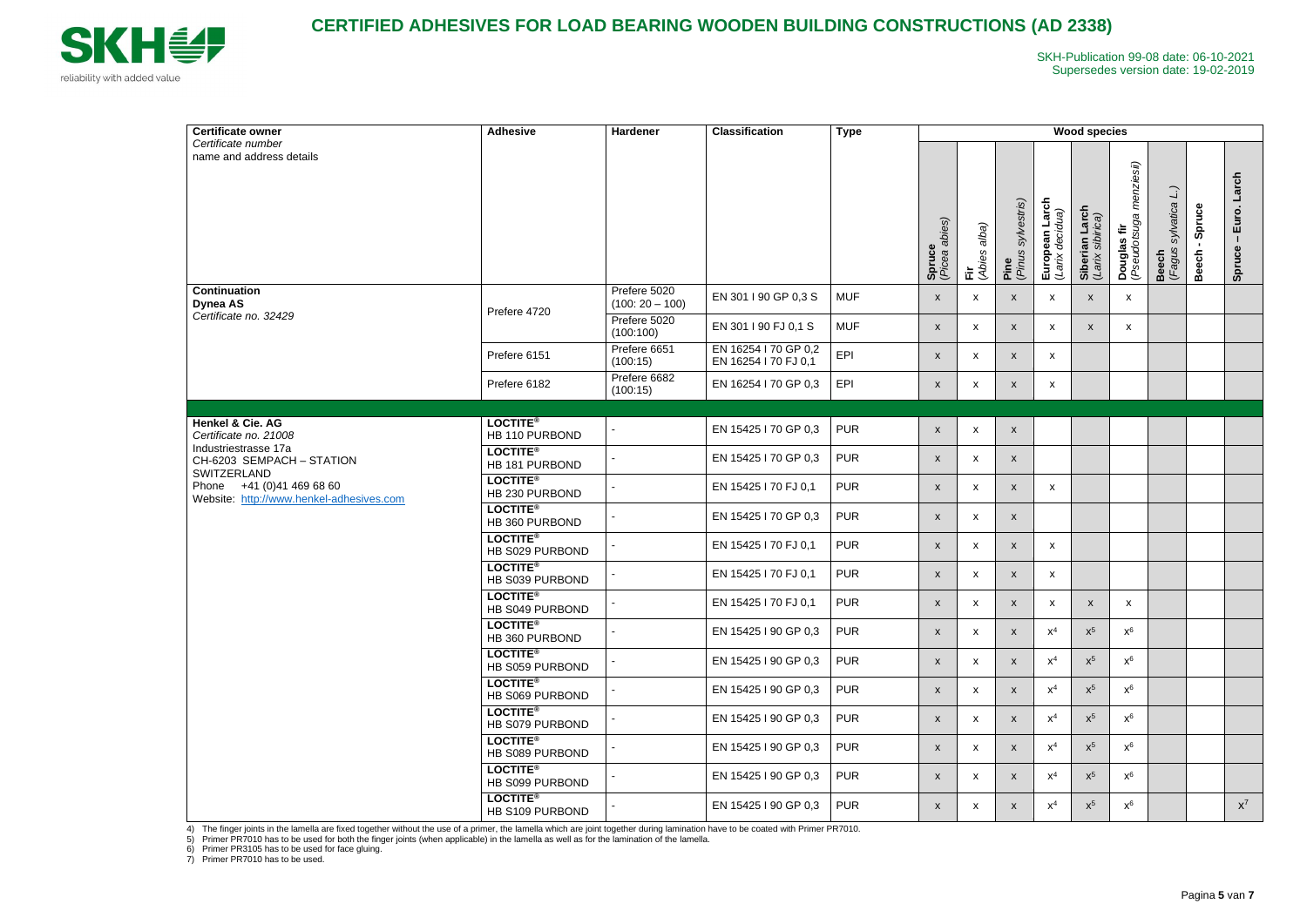

| Certificate owner                                                                                                                                                                                              | <b>Adhesive</b>                    | Hardener | <b>Classification</b><br><b>Type</b> | <b>Wood species</b> |                                |                      |                               |                                   |                                                   |                                             |                                                         |                    |                          |
|----------------------------------------------------------------------------------------------------------------------------------------------------------------------------------------------------------------|------------------------------------|----------|--------------------------------------|---------------------|--------------------------------|----------------------|-------------------------------|-----------------------------------|---------------------------------------------------|---------------------------------------------|---------------------------------------------------------|--------------------|--------------------------|
| Certificate number<br>name and address details                                                                                                                                                                 |                                    |          |                                      |                     | <b>Spruce</b><br>(Picea abies) | alba)<br>(Abies<br>這 | sylvestris)<br>Pine<br>(Pinus | European Larch<br>(Larix decidua) | ian Larch<br>(sibirica)<br>Siberian<br>(Larix sib | menziesii)<br>Douglas fir<br>(Pseudotsuga i | $\overline{\mathsf{L}}$<br>sylvatica<br>Beech<br>(Fagus | Spruce<br>둥<br>Bee | Larch<br>Euro.<br>Spruce |
| <b>Continuation:</b><br>Henkel & Cie. AG<br>Certificate no. 21008<br>Industriestrasse 17a<br>CH-6203 SEMPACH - STATION<br>SWITZERLAND<br>Phone +41 (0)41 469 68 60<br>Website: http://www.henkel-adhesives.com | <b>LOCTITE®</b><br>HB S119 PURBOND |          | EN 15425 I 90 GP 0,3                 | <b>PUR</b>          | $\mathsf{x}$                   | X                    | $\boldsymbol{\mathsf{x}}$     | $\mathsf{X}^4$                    | $x^5$                                             | $x^6$                                       |                                                         |                    | $\mathsf{X}^7$           |
|                                                                                                                                                                                                                | <b>LOCTITE®</b><br>HB S129 PURBOND |          | EN 15425 I 90 GP 0,3                 | <b>PUR</b>          | $\boldsymbol{\mathsf{x}}$      | X                    | $\boldsymbol{\mathsf{x}}$     | $\mathsf{X}^4$                    | $x^5$                                             | $x^6$                                       |                                                         |                    | $x^7$                    |
|                                                                                                                                                                                                                | <b>LOCTITE®</b><br>HB S139 PURBOND |          | EN 15425 I 90 GP 0,3                 | <b>PUR</b>          | $\mathsf{x}$                   | X                    | $\boldsymbol{\mathsf{X}}$     | $\mathsf{X}^4$                    | $x^5$                                             | $x^6$                                       |                                                         |                    | $x^7$                    |
|                                                                                                                                                                                                                | <b>LOCTITE®</b><br>HB S149 PURBOND |          | EN 15425 I 90 GP 0,3                 | <b>PUR</b>          | $\mathsf{x}$                   | X                    | $\mathsf{x}$                  | $x^4$                             | $x^5$                                             | $x^6$                                       |                                                         |                    | $X^7$                    |
|                                                                                                                                                                                                                | <b>LOCTITE®</b><br>HB S159 PURBOND |          | EN 15425 I 90 GP 0,3                 | <b>PUR</b>          | $\mathsf{x}$                   | X                    | $\boldsymbol{\mathsf{x}}$     | $\mathsf{X}^4$                    | $x^5$                                             | $x^6$                                       |                                                         |                    | $\mathsf{X}^7$           |
|                                                                                                                                                                                                                | <b>LOCTITE®</b><br>HB S169 PURBOND |          | EN 15425 I 90 GP 0,3                 | <b>PUR</b>          | X                              | X                    | $\boldsymbol{\mathsf{x}}$     | $x^4$                             | $x^5$                                             | $x^6$                                       |                                                         |                    | $\mathsf{X}^7$           |
|                                                                                                                                                                                                                | <b>LOCTITE®</b><br>HB S179 PURBOND |          | EN 15425 I 90 GP 0,3                 | <b>PUR</b>          | $\mathsf{x}$                   | X                    | $\pmb{\mathsf{X}}$            | $\mathsf{X}^4$                    | $x^5$                                             | $x^6$                                       |                                                         |                    | $X^7$                    |
|                                                                                                                                                                                                                | <b>LOCTITE®</b><br>HB S189 PURBOND |          | EN 15425 I 90 GP 0,3                 | <b>PUR</b>          | $\mathsf{x}$                   | X                    | $\boldsymbol{\mathsf{x}}$     | $\mathsf{X}^4$                    | $\mathsf{X}^5$                                    | $x^6$                                       |                                                         |                    | $\mathsf{X}^7$           |
|                                                                                                                                                                                                                | <b>LOCTITE®</b><br>HB S199 PURBOND |          | EN 15425 I 90 GP 0,3                 | <b>PUR</b>          | $\mathsf{x}$                   | X                    | $\mathsf{x}$                  | $x^4$                             | $x^5$                                             | $x^6$                                       |                                                         |                    | $x^7$                    |
|                                                                                                                                                                                                                | <b>LOCTITE®</b><br>HB S209 PURBOND |          | EN 15425 I 90 GP 0,3                 | <b>PUR</b>          | $\mathsf{x}$                   | X                    | $\boldsymbol{\mathsf{x}}$     | $\mathsf{X}^4$                    | $x^5$                                             | $x^6$                                       |                                                         |                    | $\mathsf{X}^7$           |
|                                                                                                                                                                                                                | <b>LOCTITE®</b><br>HB S259 PURBOND |          | EN 15425 I 90 GP 0,3                 | <b>PUR</b>          | $\mathsf{x}$                   | X                    | $\boldsymbol{\mathsf{x}}$     | $x^4$                             | $x^5$                                             | $x^6$                                       |                                                         |                    | $x^7$                    |
|                                                                                                                                                                                                                | <b>LOCTITE®</b><br>HB S309 PURBOND |          | EN 15425 I 90 GP 0,3                 | <b>PUR</b>          | X                              | X                    | $\pmb{\mathsf{X}}$            | $\mathsf{X}^4$                    | $x^5$                                             | $x^6$                                       | $x^6$                                                   | $x^6$              | $x^7$                    |
|                                                                                                                                                                                                                | <b>LOCTITE®</b><br>HB S359 PURBOND |          | EN 15425 I 90 GP 0.3                 | <b>PUR</b>          | $\mathsf{X}$                   | X                    | $\mathsf{X}$                  | $x^4$                             | $x^5$                                             | $x^6$                                       |                                                         |                    | $x^7$                    |
|                                                                                                                                                                                                                | <b>LOCTITE®</b><br>HB S409 PURBOND |          | EN 15425 I 90 GP 0,3                 | <b>PUR</b>          | $\mathsf{x}$                   | X                    | $\mathsf{x}$                  | $x^4$                             | $x^5$                                             | $x^6$                                       |                                                         |                    | $X^7$                    |
|                                                                                                                                                                                                                | <b>LOCTITE®</b><br>HB S459 PURBOND |          | EN 15425 I 90 GP 0,3                 | <b>PUR</b>          | $\mathsf{x}$                   | X                    | $\boldsymbol{\mathsf{x}}$     | $\mathsf{X}^4$                    | $x^5$                                             | $x^6$                                       |                                                         |                    | $X^7$                    |
|                                                                                                                                                                                                                | <b>LOCTITE®</b><br>HB S509 PURBOND |          | EN 15425 I 90 GP 0,3                 | <b>PUR</b>          | $\mathsf{X}$                   | X                    | $\mathsf{x}$                  | $x^4$                             | $x^5$                                             | $x^6$                                       |                                                         |                    | $x^7$                    |
|                                                                                                                                                                                                                | <b>LOCTITE®</b><br>HB S559 PURBOND |          | EN 15425 I 90 GP 0,3                 | <b>PUR</b>          | $\mathsf{x}$                   | X                    | $\mathsf{x}$                  | $\mathsf{X}^4$                    | $x^5$                                             | $x^6$                                       |                                                         |                    | $x^7$                    |
|                                                                                                                                                                                                                | <b>LOCTITE®</b><br>HB S609 PURBOND |          | EN 15425 I 90 GP 0,3                 | <b>PUR</b>          | $\mathsf{X}$                   | X                    | $\mathsf{x}$                  | $x^4$                             | $\mathsf{X}^5$                                    | $x^6$                                       |                                                         |                    | $x^7$                    |

4) The finger joints in the lamella are fixed together without the use of a primer, the lamella which are joint together during lamination have to be coated with Primer PR7010.

5) Primer PR7010 has to be used for both the finger joints (when applicable) in the lamella as well as for the lamination of the lamella.

6) Primer PR3105 has to be used for face gluing.

7) Primer PR7010 has to be used.

.